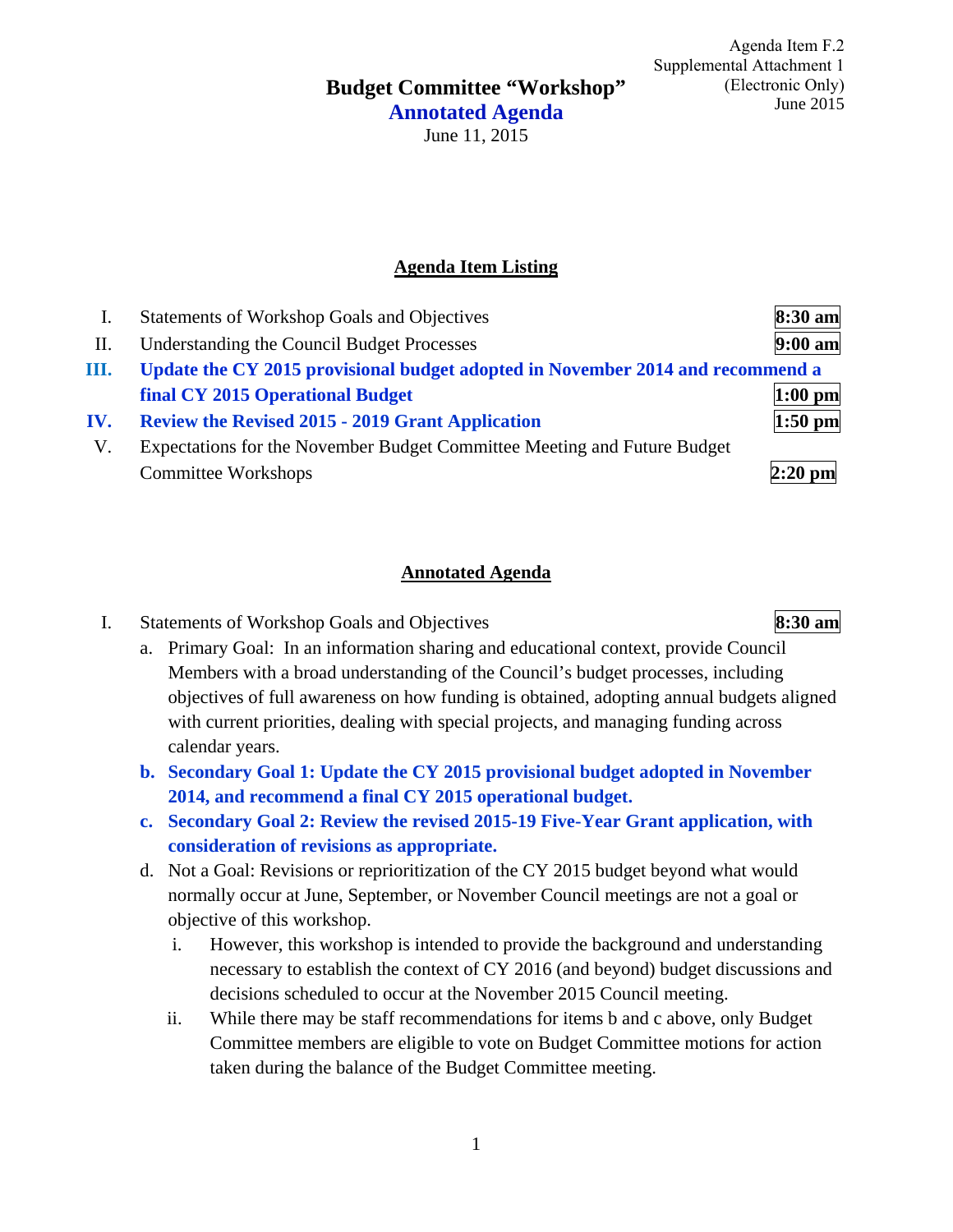# **Budget Committee "Workshop" Annotated Agenda**

June 11, 2015

- II. Understanding the Council Budget Processes **9:00 am**
	- a. The Council financial structure
		- i. Not a government agency; status as a Federal government instrumentality
		- ii. IRS  $501(c)(3)$  private non-profit corporation status implications
	- b. How does the Council receive its funding?
		- i. Federal funding-only provisions
		- ii. Federal budget passage and allocation processes
		- iii. NMFS HQ funding
		- iv. Supplemental HQ funding
		- v. Supplemental Region funding
		- vi. Supplemental Science Center funding
		- vii. Short introduction: "Routine" vs. "Special Project" funding—has Council funding been adequate to cover routine matters?
		- viii. Short introduction: 5-Year Grant process, including 1-year extensions
	- c. Status of Current Funding and Spending as a reflection of priorities **10:00 am**
- - i. Context: FY 2015 WCR Sustainable Fisheries Division budget
	- ii. Context: CY 2014 and 2015 Council budget
	- d. The annual Council budget adoption process addressing Council priorities: 2015 as the example
		- i. The budget adoption process
		- ii. High-level principles guiding the staff recommendation
		- iii. More specific priorities
		- iv. Assumptions about incoming funding at the onset of the Federal FY (for the November Budget Committee meeting), and implications to the Provisional Budget adoption
		- v. Delayed Spending Account dynamics:
			- 1. Sources
			- 2. Purposes and functions
			- 3. Limitations
			- 4. Delayed Spending Account risk assessments for CY 2015
		- vi. Identification of "Routine" obligations (core Magnuson-Stevens Act/Fishery Management Plan responsibilities such as season setting) and "Special" project needs

# **LUNCH BREAK**